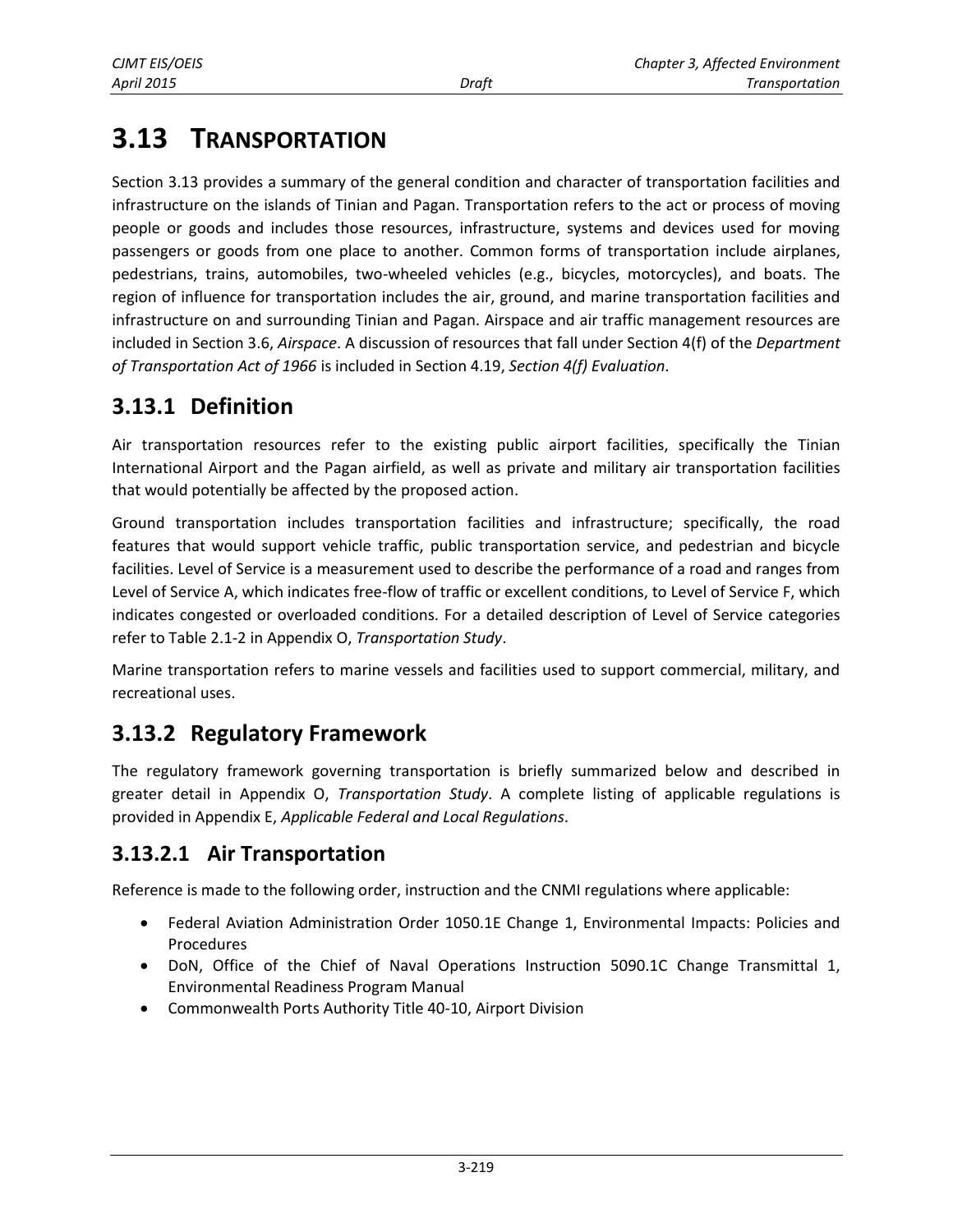# **3.13.2.2 Ground Transportation**

Applicable laws, regulations, and standards include the following:

- CFR Title 23, Highways
- CNMI Administrative Code: Commonwealth Department of Public Works Title 155-20.1, Public Rights-of-way and Related Facilities Regulations
- American Association of State Highway and Transportation Officials. Federal Highway Administration's *A Policy on Geometric Design of Highways and Streets.* 2011.
- Department of Defense. United Facilities Criteria 3-250-18FA, *General Provisions and Geometric Design for Roads, Streets, Walks, and Open Storage Areas.* 2004.

## **3.13.2.3 Marine Transportation**

The following federal and CNMI regulations are applicable:

- 33 CFR Part 165.1403
- 33 CFR Part 110.239
- 33 CFR Part 166
- 33 CFR Part 167 Commonwealth Ports Authority Title 40-20
- CNMI Administrative Code: Commonwealth Department of Public Works Title 155-20.1, Public Rights-of-way and Related Facilities Regulations

# **3.13.3 Methodology**

## **3.13.3.1 Air Transportation**

The preparation of the affected environment discussion for air transportation relied upon a review of the current Tinian International Airport Layout Plan, reports and records from the Federal Aviation Administration and the Commonwealth Ports Authority, site visits, meetings with the Commonwealth Ports Authority and air carriers, and information in the public domain, such as local newspapers and other environmental impact statements, etc.

## **3.13.3.2 Ground Transportation**

The preparation of the affected environment discussion for ground transportation relied on available traffic analyses and engineering evaluations prepared for the Commonwealth Department of Public Works, available traffic data, and the *Highway Capacity Manual* (Transportation Research Board 2000) methodology to determine roadway Level of Service. This approach is not used for Pagan since only allterrain vehicle pathways exist on the island and the Highway Capacity Manual methodology does not address the unique characteristics of all-terrain vehicle pathways or trail users. Therefore, a qualitative discussion of the affected environment for ground transportation on Pagan is provided based on observations and site visits.

## **3.13.3.3 Marine Transportation**

The preparation of the affected environment discussion of the marine transportation relied upon available records and reports pertaining to the existing port facilities of Tinian and Pagan, as well as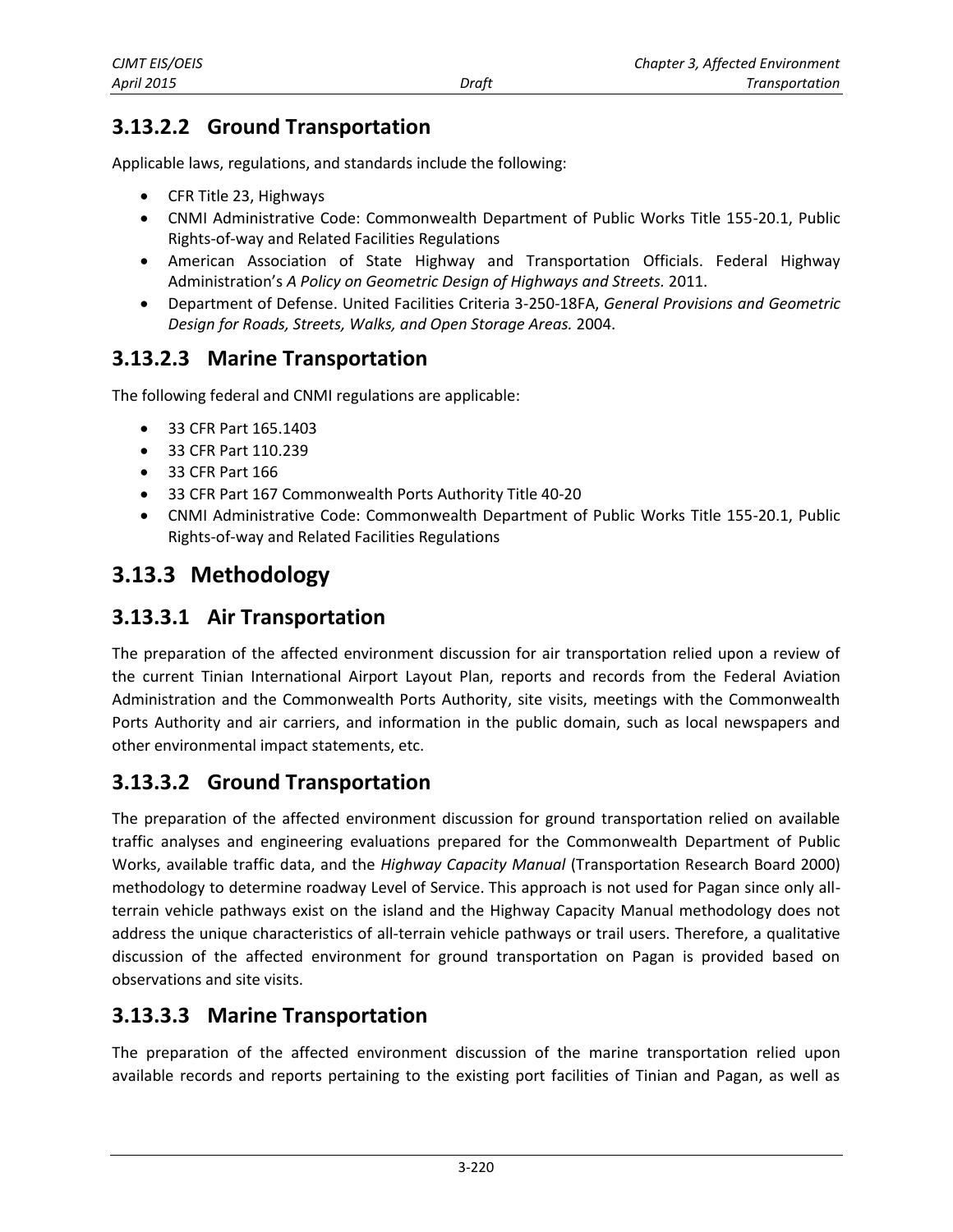marine traffic patterns in adjacent waters. Current conditions were evaluated through research, interviews with authorities, and a site visit to Tinian Harbor and the Port of Tinian.

# **3.13.4 Tinian**

## **3.13.4.1 Air Transportation**

### **3.13.4.1.1 Tinian International Airport**

Tinian International Airport is classified by the Federal Aviation Administration as a primary commercial service airport and is designed for code D-V aircraft such as 777/747 with a single east-west runway (Runway 08/26) of 8,600 feet (2,621 meters) long and 150 feet (46 meters) wide. Runway 08/26 is paved and marked for precision approaches with centerline, runway designation, threshold, aiming point, touchdown zone markings, and edge stripes. The runway pavement is asphalt and is in good condition. Tinian International Airport also has two apron taxiways, connecting the aircraft parking apron to the parallel Taxiway A. Both taxiways are 75 feet (23 meters) wide with approximately 35 foot wide (10.5 meter) shoulders on each side. The taxiway pavement is asphalt and is in good condition. The apron is the ramp area north of the passenger terminal building. The apron area is approximately 35,000 square yards (29,000 square meters), including an apron edge taxi lane. The apron area connecting to Hangar One west of the passenger terminal building is mainly for general aviation. The existing pavement of the apron is asphalt. [Figure 3.13-1](#page-3-0) illustrates the Tinian International Airport facilities.

Tinian International Airport is owned, managed, and operated by the Commonwealth Ports Authority and is used primarily for interisland travel between the islands of Saipan, Rota, and Guam. Star Marianas Air provides passenger charters between the islands of Saipan and Tinian, and cargo charters between Guam, Rota, Tinian, and Saipan. The current fleet for Star Marianas Air consists of seven Cherokee Six aircraft and three twin-engine Navajo aircraft all based at Hangar One in Tinian International Airport. Arctic Circle Air provides air cargo services and has expanded to include passenger flights. No regularly scheduled international flights currently operate at Tinian International Airport. Arrangements for immigration and customs services at Tinian International Airport must be made in advance with Chief Immigration Saipan. As indicated during a meeting with Star Marianas Air personnel, there are limitations in existing hospital capacity for handling emergency incidents involving large jet aircraft.

The U.S. military has previously coordinated with the Commonwealth Ports Authority for military training activities at Tinian International Airport. Temporary time slots for the exclusive use of the airfield by the military have been arranged for previous training exercises. U.S. military aircraft and chartered air carriers have operated at Tinian International Airport for transportation purposes as part of previous activities associated with Exercise Forager Fury 2012 and Forager Fury II in 2013. They include B747-400 for delivery of gear and equipment, B737 for transportation of personnel, and C-17 Globemaster III / KC-130J Hercules for delivery of equipment, vehicle, and fuel.

In 2013 there were approximately 49,116 operations (an average of 134 flight operations per day) at Tinian International Airport (Federal Aviation Administration 2014). For more details on the existing facilities at Tinian International Airport, see Appendix O, *Transportation Study.*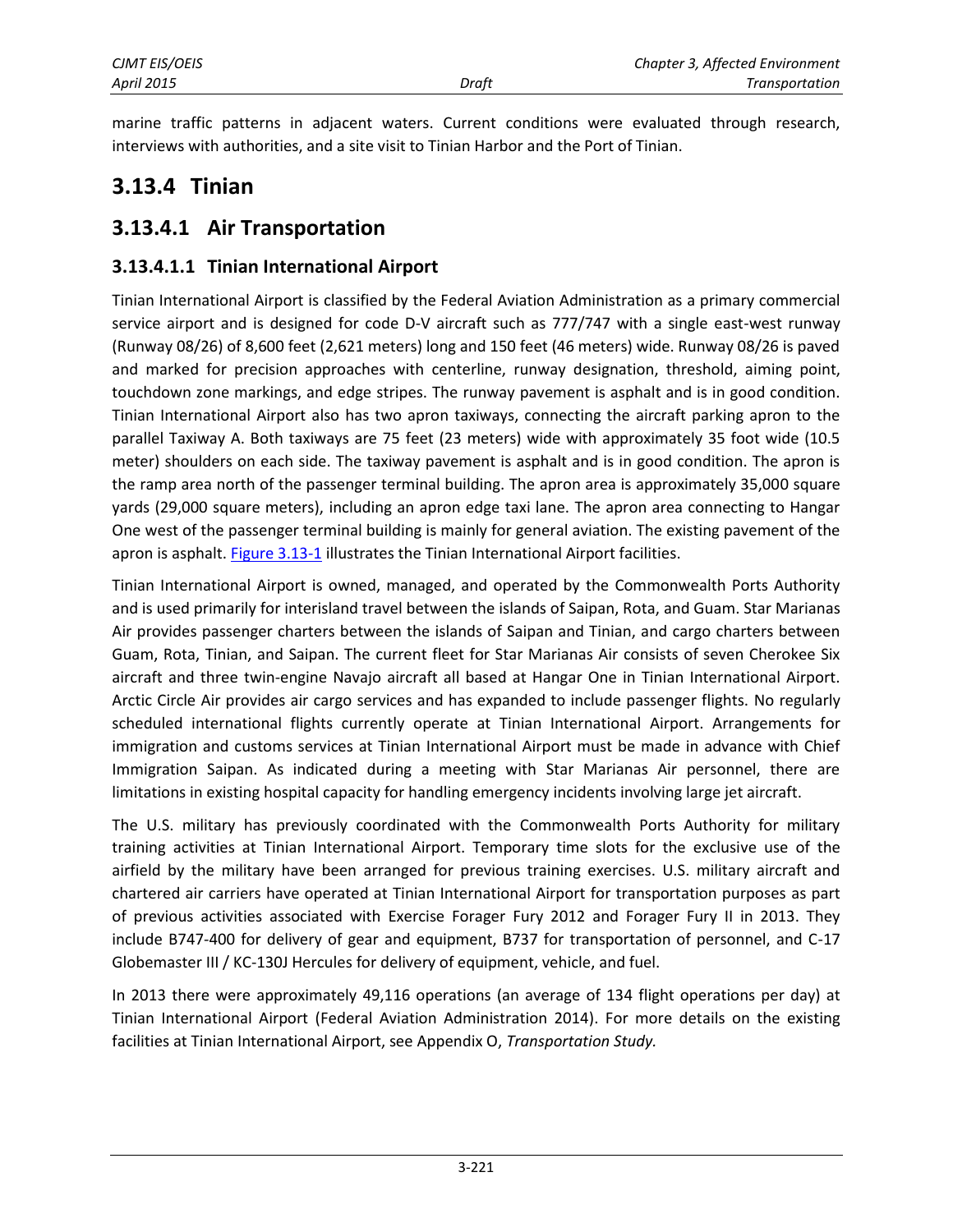<span id="page-3-0"></span>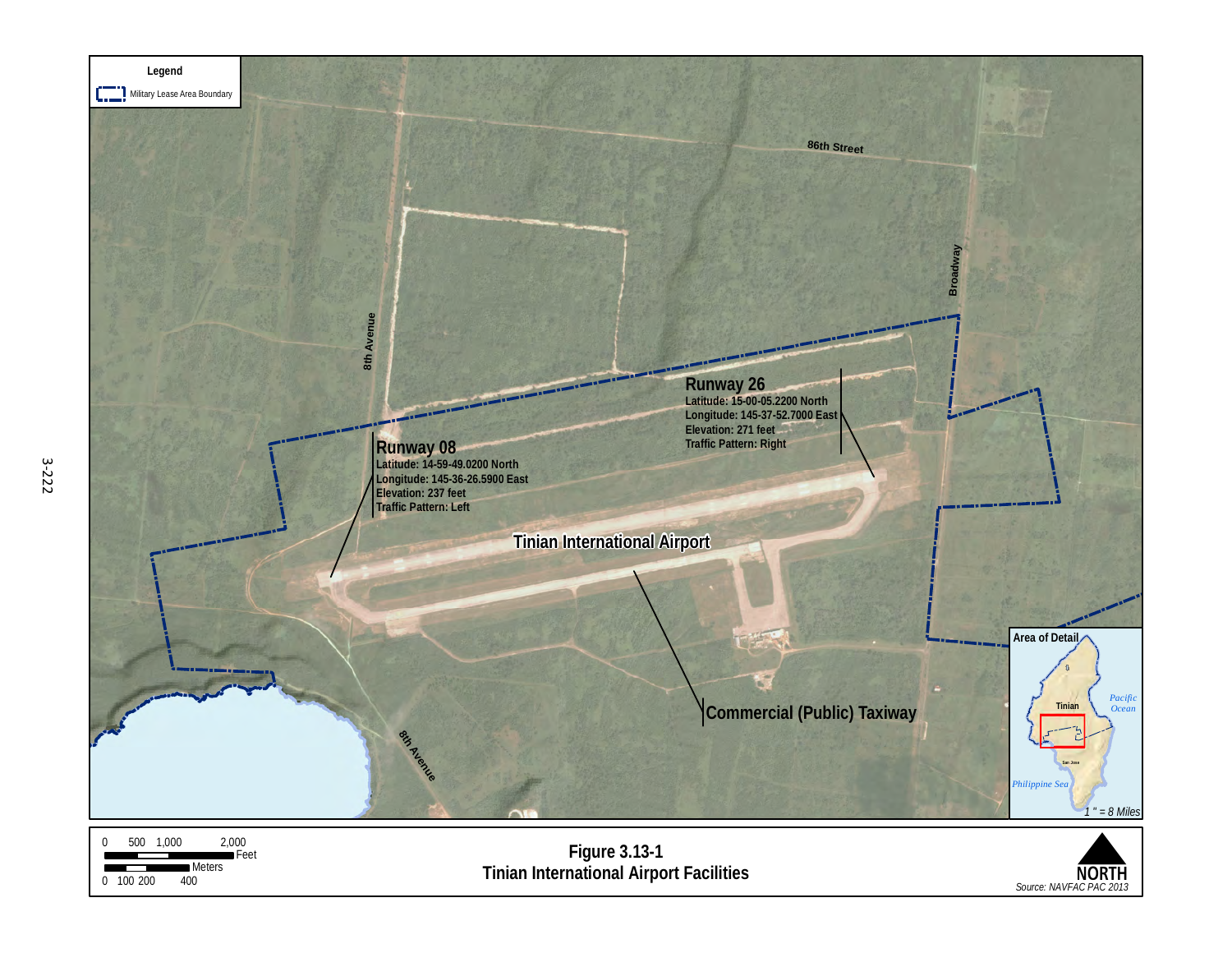### **3.13.4.1.2 North Field**

There is an existing expeditionary landing field located in the northern portion of the Military Lease Area, i.e. North Field, which is used exclusively by the military. The North Field is not a transportation facility open to the public. North Field is a largely unimproved World War II-era airfield located in the northern portion of the Military Lease Area (see Photo 3.5-1). It remains in use as an expeditionary landing field and supports military fixed wing and helicopter training activities (DoN 2010). The U.S. military currently conducts training at North Field. These training activities have included airlift of personnel and cargo drops into the Military Lease Area (approximately 60 times per year) (DoN 2014) as well as firefighting, search-and-rescue, and expeditionary airfield clearance and flight operations during recent Forager Fury exercises.

#### **3.13.4.1.3 Heliports**

Three heliports (two owned by Dynasty Hotel and Casino and one by Americopters) currently exist on Tinian, all within 2.5 miles (4 kilometers) south of Tinian International Airport in the vicinity of the Dynasty Hotel and Casino. The heliports are used by private and charter helicopters for transportation to and from Saipan International Airport to the Dynasty Hotel and Casino.

## **3.13.4.2 Ground Transportation**

#### **3.13.4.2.1 Road Network**

Tinian has about 68 miles (110 kilometers) of roads. Most roads were designed, developed, and constructed in 1944 to accommodate heavy truck traffic when the U.S. military population on Tinian was about 150,000. Many of the existing roads throughout Tinian are now in poor condition and traffic volumes are low. There are no roads that are part of the Interstate Highway System on Tinian. Two north/south roads, Broadway Avenue and  $8<sup>th</sup>$  Avenue, connect the village of San Jose to the Military Lease Area and areas north of the Tinian International Airport. Two east/west roads (Canal Street [Route 202] and Route 201) connect the village of San Jose to  $8<sup>th</sup>$  Avenue and Broadway Avenue. These roads have the highest traffic volumes with about 1,520 and 2,240 vehicles per day, respectively.

The current state and general conditions of the existing road network, average daily traffic volumes, and roadway Level of Service are shown in [Figure 3.13-2](#page-5-0) and described below for roadways within and outside of the Military Lease Area. For additional photos of the existing roads refer to Photo 2.1-1 to

Photo 2.1-13 in Appendix O, *Transportation Study*.

#### **Within the Military Lease Area:**

 **Broadway Avenue:** Within the Military Lease Area, Broadway Avenue is a two-lane, divided, paved road with 20 foot (6 meter) wide lanes and a 32 foot (10 meter) wide median (Photo 3.13-1). Lack of maintenance has resulted in the southbound lane to become moderately to severely overgrown and unsuitable for use by wheeled vehicles. Broadway Avenue carries about 90 vehicles per day within the Military Lease Area.



**Photo 3.13-1. View of Broadway Avenue in Central Tinian**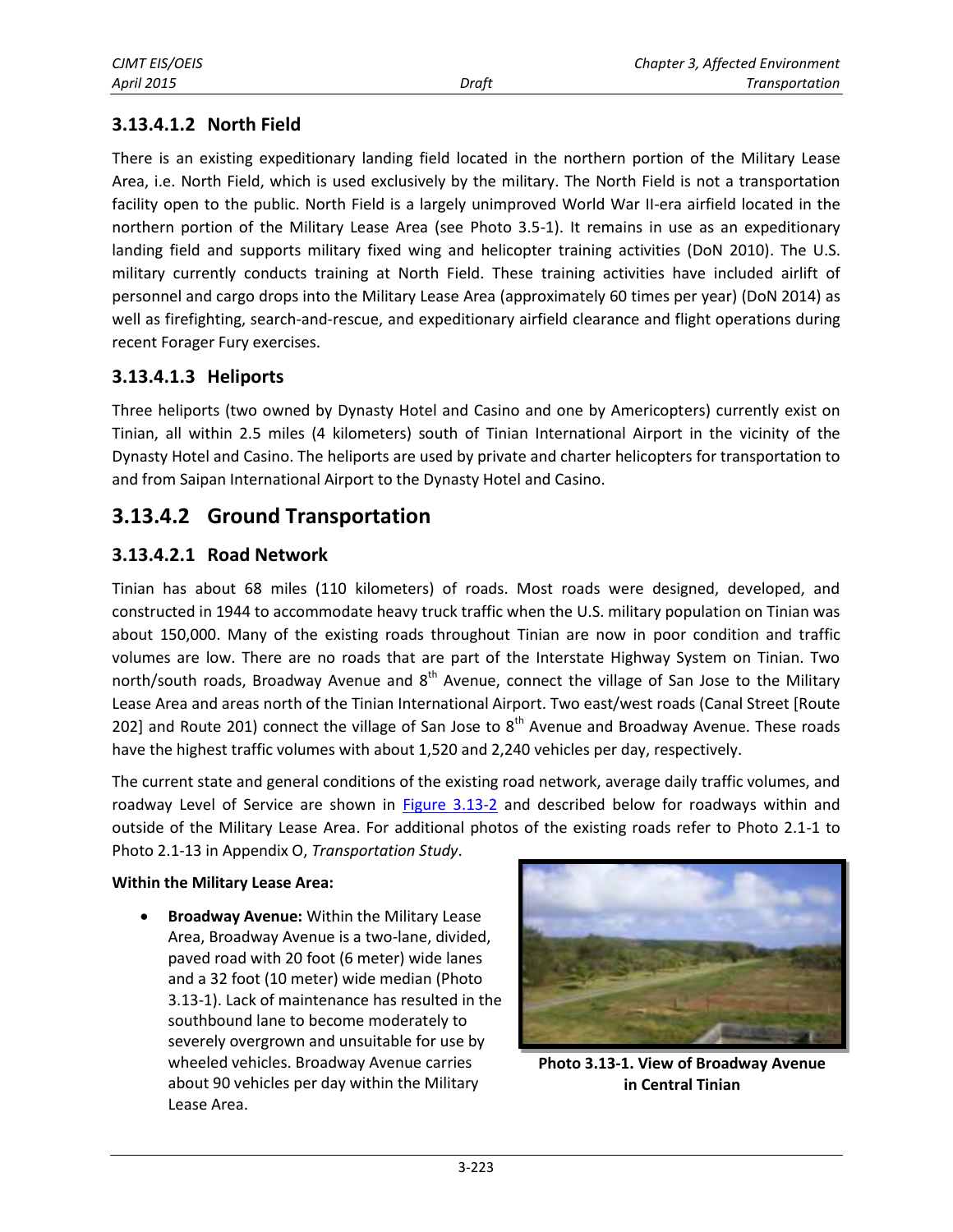<span id="page-5-0"></span>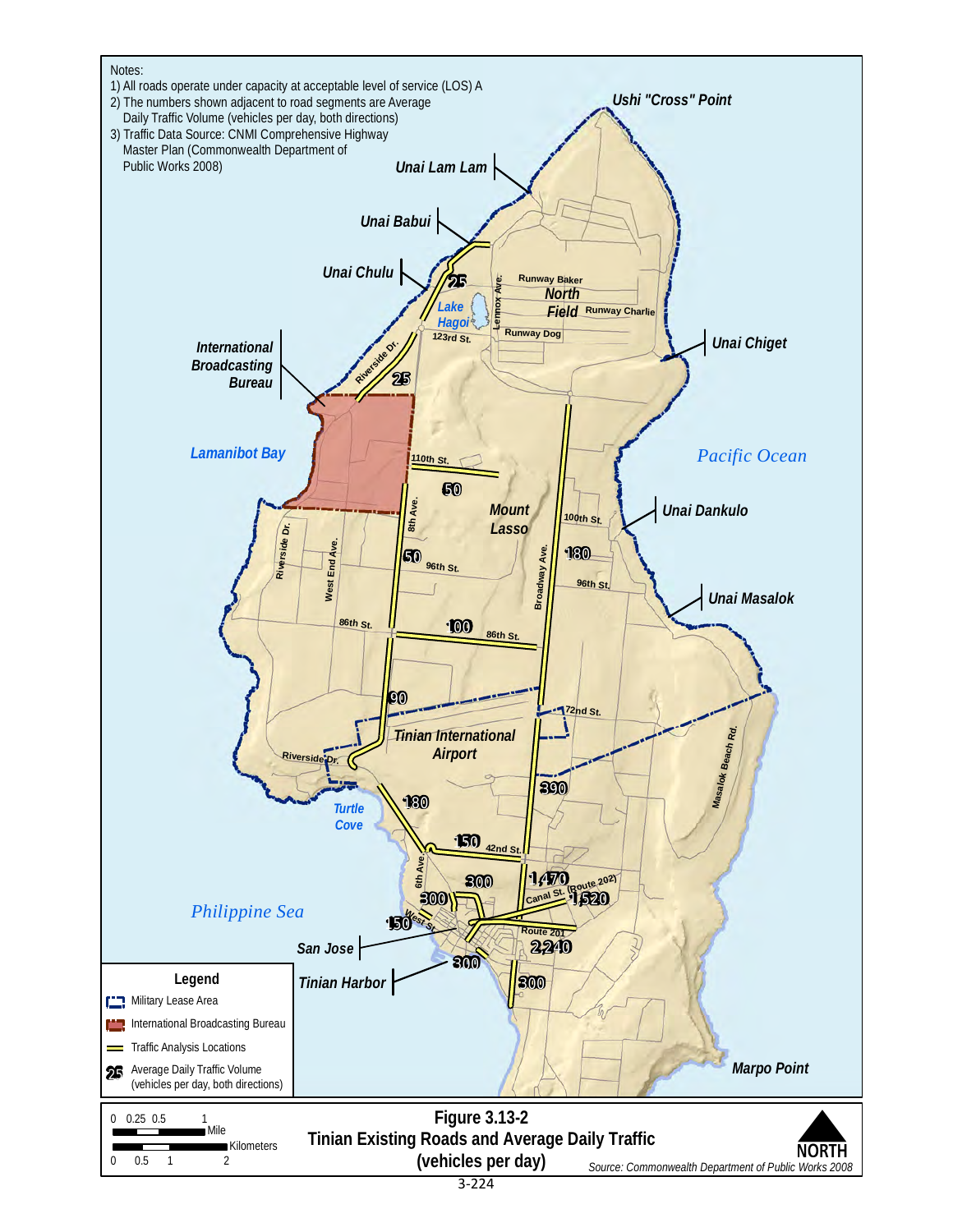- **8<sup>th</sup> Avenue:** Within the Military Lease Area, 8<sup>th</sup> Avenue is an 18 foot (5 meter) wide two-lane, undivided, paved road. This segment was previously a divided road with two 18 foot (5 meter) wide lanes and a 36 foot (11 meter) wide median. Lack of maintenance has resulted in the southbound lane being moderately to severely overgrown and unsuitable for use by wheeled vehicles.  $8<sup>th</sup>$  Avenue carries up to 90 vehicles per day on this segment within the Military Lease Area.
- **86<sup>th</sup> Street:** 86<sup>th</sup> Street is a two-lane, undivided, paved road in poor condition that runs from 8<sup>th</sup> Avenue to Broadway, north of Tinian International Airport. 86<sup>th</sup> Street carries about 100 vehicles per day.
- **Other Roads:** Other roads within the Military Lease Area are typically unpaved, moderately to severely overgrown, with traffic volumes of less than 100 vehicles per day.

#### **Outside of the Military Lease Area:**

- **Broadway Avenue:** Outside of the Military Lease Area, Broadway Avenue is a two-lane, divided, paved road with 20-foot (6-meter) wide lanes and a 32-foot (10-meter) wide median. Broadway Avenue carries about 1,470 vehicles per day south of  $42<sup>nd</sup>$  Street, and 390 vehicles per day north of 42nd Street outside of the Military Lease Area.
- **8<sup>th</sup> Avenue:** This road has two distinct segments outside of the Military Lease Area:
	- $\circ$  42<sup>nd</sup> Street to Tinian International Airport, 8<sup>th</sup> Avenue is a 24-foot (7-meter) wide two-lane, undivided, unpaved road in poor condition.  $8<sup>th</sup>$  Avenue carries about 180 vehicles per day on this segment.
	- $\circ$  Near Riverside Drive intersection, 8<sup>th</sup> Avenue is an 18-foot (5-meter) to 22-foot (7-meter) wide two-lane, undivided, paved/gravel road in poor condition.  $8<sup>th</sup>$  Avenue carries approximately 180 vehicles per day on this segment.
- **Canal Street (Route 202):** Canal Street (Route 202) is two-lanes, undivided, with no median, and connects the village of San Jose to Broadway Avenue and residential and recreational areas to the northeast. Canal Street (Route 202) carries approximately 1,520 vehicles per day.
- **Route 201:** Route 201 is two-lanes, undivided, with no median, and connects the village of San Jose to Broadway Avenue and residential and recreational areas to the east. Route 201 carries about 2,240 vehicles per day.
- 42<sup>nd</sup> Street: 42<sup>nd</sup> Street is two-lanes, undivided, with no median, that runs from 8<sup>th</sup> Avenue to Broadway, north of the village of San Jose.  $42<sup>nd</sup>$  Street carries approximately 150 vehicles per day.
- **Other Roads:** Other roads not listed here are typically two lanes, undivided, with no median, and carry between 25 and 300 vehicles per day.

Based on the analysis conducted in the CNMI Comprehensive Highway Master Plan (Commonwealth Department of Public Works 2008), all roads on Tinian are operating under capacity at acceptable Level of Service A in their existing condition, as evidenced by free flowing traffic and no traffic delays.

### **3.13.4.2.2 Transit Network**

There is no existing transit service on Tinian due to the relatively low population density.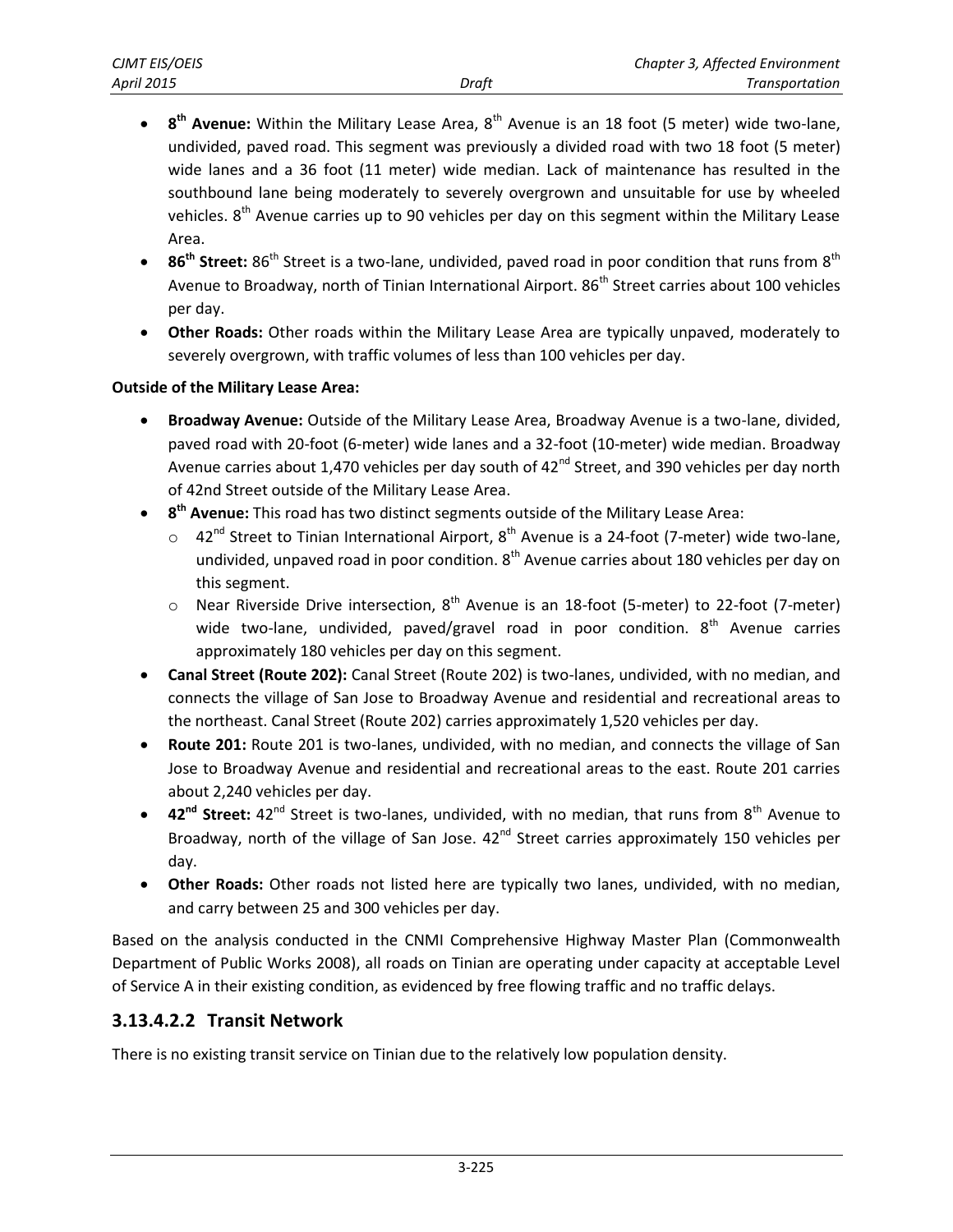### **3.13.4.2.3 Pedestrian and Bicycle Network**

Limited designated bicycle paths are located along major roads and in main tourist attractions (Commonwealth Department of Public Works 2008). Isolated sidewalks can be found along short segments of some roads within San Jose. In general, continuous sidewalks do not exist on the majority of the roads on Tinian. Typically, the outside lane or shoulder, which is generally unpaved, functions as a pedestrian/bicycle space. Bicyclists are required to share the road with vehicles on existing travel lanes, and pedestrians are required to walk on the unpaved shoulder or landscaped area off to the side of the roads.

## **3.13.4.3 Marine Transportation**

### **3.13.4.3.1 Harbor and Port Facilities**

Tinian Harbor (shown on Photo 3.13-2) is located near the town of San Jose and is accessible via a channel with a navigable width of 500 feet (152 meters) and a minimum depth of 27 feet (8 meters) (survey conducted May 2007). The harbor was constructed in 1944 to accommodate up to eight Liberty Ship cargo vessels (U.S. Commander Pacific Fleet 1999), each with a length of about 465 feet (142 meters), a beam (maximum width) of 57 feet (17 meters), and a draft [maximum hull depth below water] of up to 28 feet (8 meters). The Port of Tinian consists of a main wharf, two finger piers, and a breakwater. The main wharf has a usable length of 1,600 feet (488 meters), with depths varying between 24 and 29 feet (7 and 9 meters). The two finger piers (Pier 1 and



**Photo 3.13-2. Aerial view of Tinian Harbor and the Port of Tinian**

Pier 2) are southwest of the main wharf (Global Security 2005). A concrete boat ramp used by Amphibious Assault Vehicles is north of the finger piers and adjacent to a public dock and a public boat ramp. An adjacent grassy staging area is used for vehicles brought ashore or for staging, cleaning, and reloading (U.S. Commander Pacific Fleet 1999). A mooring buoy 2 miles (3 kilometers) from Tinian Harbor has been removed, but the anchoring system is still in place and could be used for large draft ships (DoN 2013).

The two finger piers are in a state of disrepair and are unusable. The Municipality of Tinian declared a state of emergency in October 2009 to repair these piers.

The DoN estimates that the main wharf has the capacity to process 4,500 tons (4,082 metric tons) of cargo daily. [Figure 3.13-3](#page-8-0) shows recent annual data for revenue tonnage in and out of the port. The Commonwealth Ports Authority estimates that the harbor has the capacity to accommodate passenger vessels holding up to 1,500 passengers.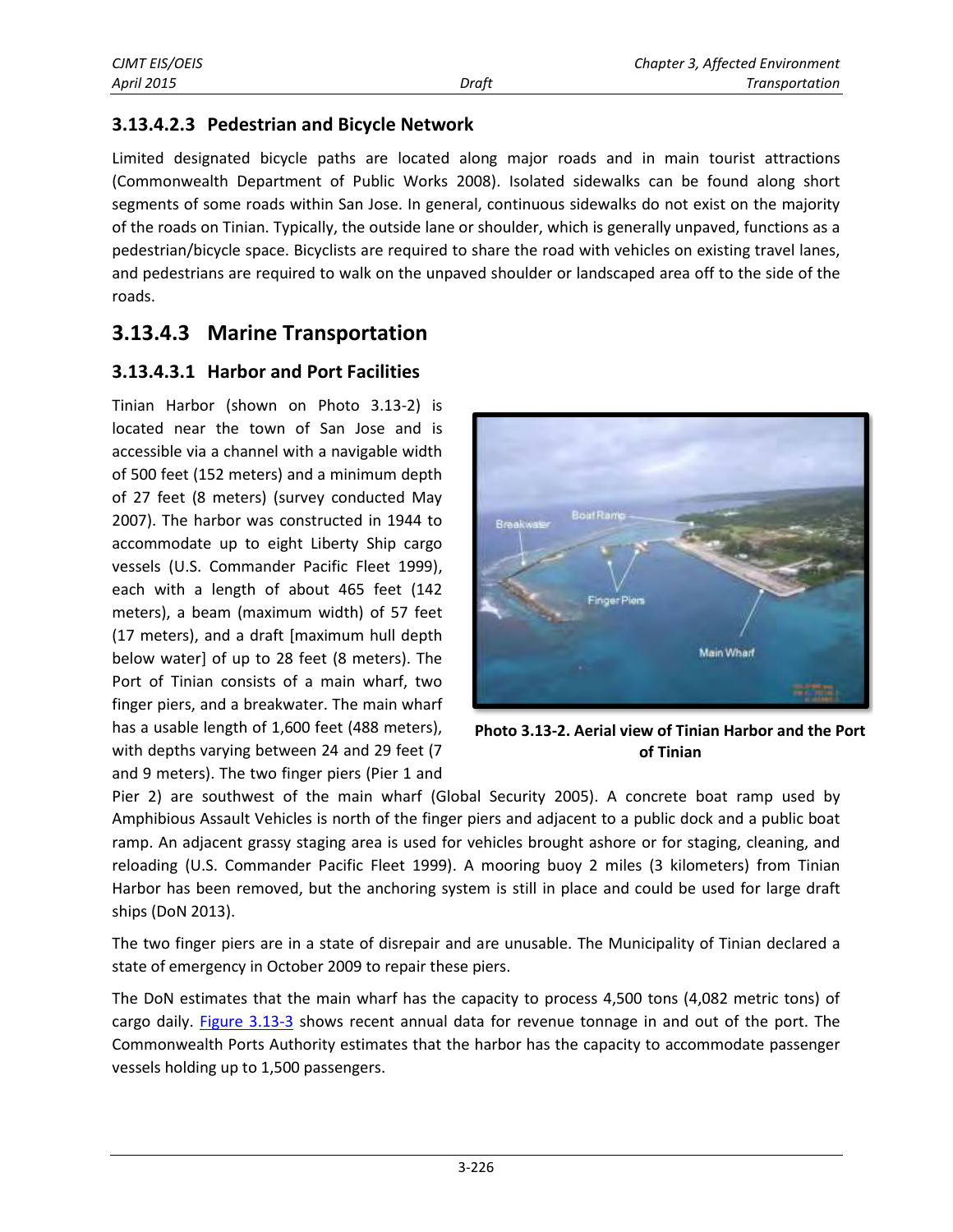

<span id="page-8-0"></span>**Figure 3.13-3 Port of Tinian Cargo Tonnage Handled** 

The main wharf has a single mobile crane with a capacity of 50 tons (45 metric tons). A tugboat and lightering barge (smaller barge to transport cargo and passengers from larger-draft vessels that cannot enter the harbor) are available on an as-needed basis at Tinian Harbor (T. Gotti, Ambyth Shipping, personal communication December 4, 2012). The Port of Tinian also has a facility for biosecurity/brown treesnake (*Boiga irregularis*) control, with a capacity of four shipping containers. Current lighting at the Port of Tinian is insufficient for nighttime operations.

The harbor is used by commercial and supply barges, as well as U.S. Coast Guard vessels and military supply shipments on Joint High Speed Vessels. Gasoline and diesel fuel can be obtained at the Mobil Oil tank compound at the Port of Tinian.

Fuel supply and regular day-to-day commodities are shipped through Tinian Harbor. Fuel is shipped by a fuel tanker on a monthly basis. The fuel tanker is berthed at the main wharf area, where its fuel is piped to storage tanks located about 300 feet (91 meters) inland. Usual stay time for the fuel tanker is 1 day. Tinian's commodities are transported from Saipan via a privately owned SM5 Boat (Landing Craft Mechanized, Mark-6) that transits daily. The SM5 Boat is off-loaded at the shore ramp facility located near the small floating boat pier.

For larger shipments, typically once every 60 days, a tug and barge are used to bring intermodal containers from Saipan. When the larger cargo quantity is delivered, the barge is docked at the main wharf. The stay time for the barge is typically 1 day.

### **3.13.4.3.2 Marine Shipping Traffic Patterns**

Shipment of cargo (to and from Saipan) typically transits to the west of Tinian due to the calmer waters. Large vessels maintain a distance of about 1 mile (2 kilometers) offshore, while smaller vessels come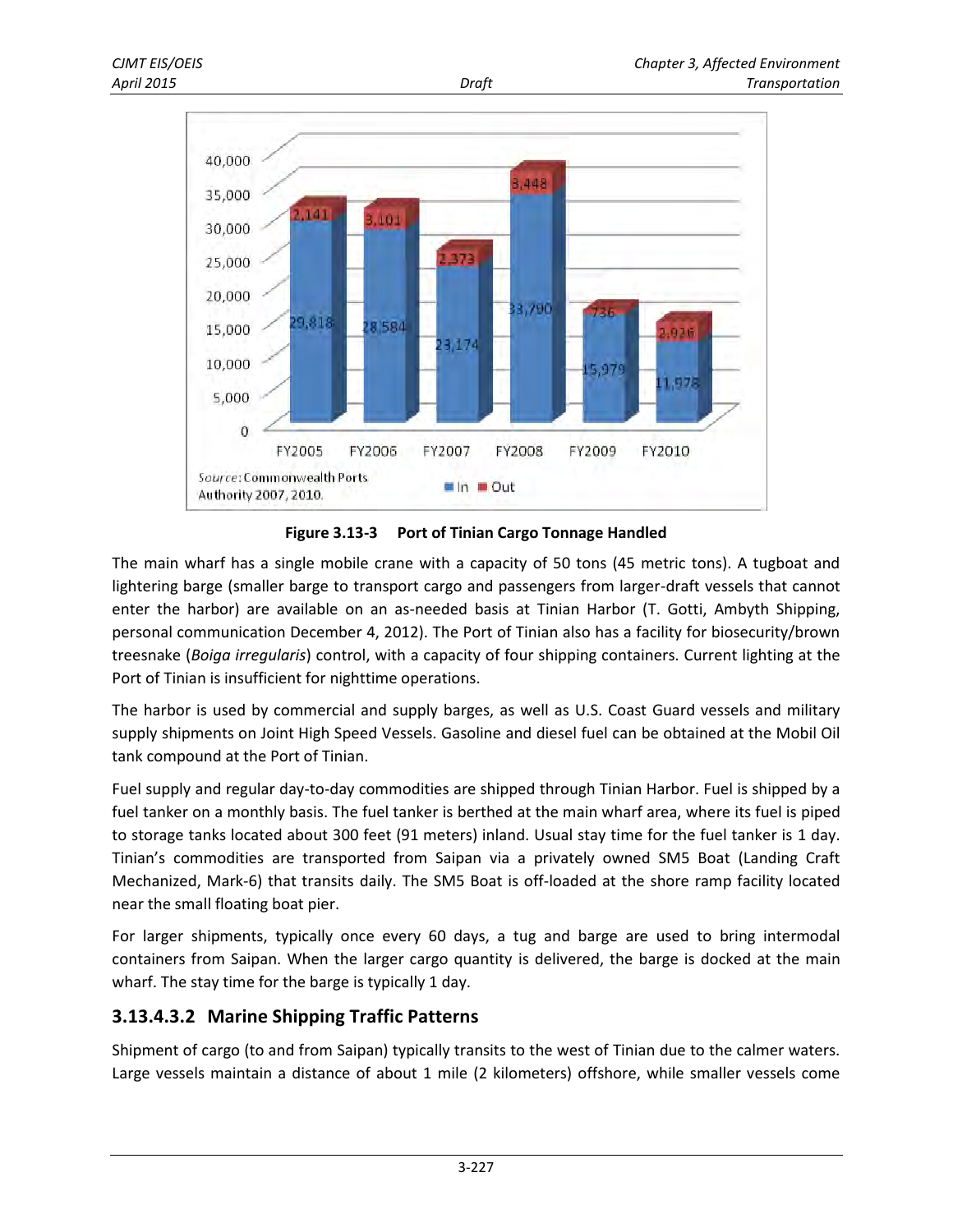within 100 feet (30 meters) of shore (Crisostomo, G., PTI Com, personal communication, January 2014). There are no known restrictions to marine traffic in the vicinity of Tinian.

# **3.13.5 Pagan**

## **3.13.5.1 Air Transportation**

The Pagan airfield (Photo 3.13-3) is classified by the Federal Aviation Administration as a basic general aviation airport and is considered a public airport. It is owned and managed by the Commonwealth Ports Authority and administered by the Department of Public Lands. It is unattended and has no scheduled flights. Limited charter flights/air taxi and general aviation operations occur at the airstrip for visitors, but no aircrafts are based there. The volcanic eruption in 1981 significantly reduced the runway's length. The Pagan airfield currently has a single runway (Runway 11/29) measuring 1,500 feet (457 meters) long and 120 feet (37 meters) wide. The



**Photo 3.13-3. Pagan Airfield**

runway surface is turf and gravel, with a load-bearing capacity of 4,000 pounds (1,800 kilograms) for single-wheel aircraft. For more details on the existing facilities at the Pagan airfield, see Appendix O, *Transportation Study*.

# **3.13.5.2 Ground Transportation**

There are no roads, transit networks, or pedestrian or bicycle facilities on Pagan and no significant vehicular traffic patterns. Only all-terrain vehicle pathways exist and their use is limited. For photos of the existing pathways refer to Photos 2.2-1 through 2.2-4 in Appendix O, *Transportation Study*. All residents of Pagan were evacuated to Saipan in May 1981 after the eruption of Mount Pagan; as a result

there currently are no permanent residents (U.S. Census Bureau 2010), only visitors to the island.

# **3.13.5.3 Marine Transportation**

### **3.13.5.3.1 Port Facilities**

Pagan has no functional marine port facilities. The only pier on the island was built in the 1940s. The medium-depth pier was 200 feet (61 meters) in length when completed, but is severely degraded and not usable in its current condition (Photo 3.13-4). The pier was described as being in need of repair in the 1970s (Office of Transition Studies and Planning 1978), and there has been no regular



**Photo 3.13-4. Current Condition of the Pagan Pier**